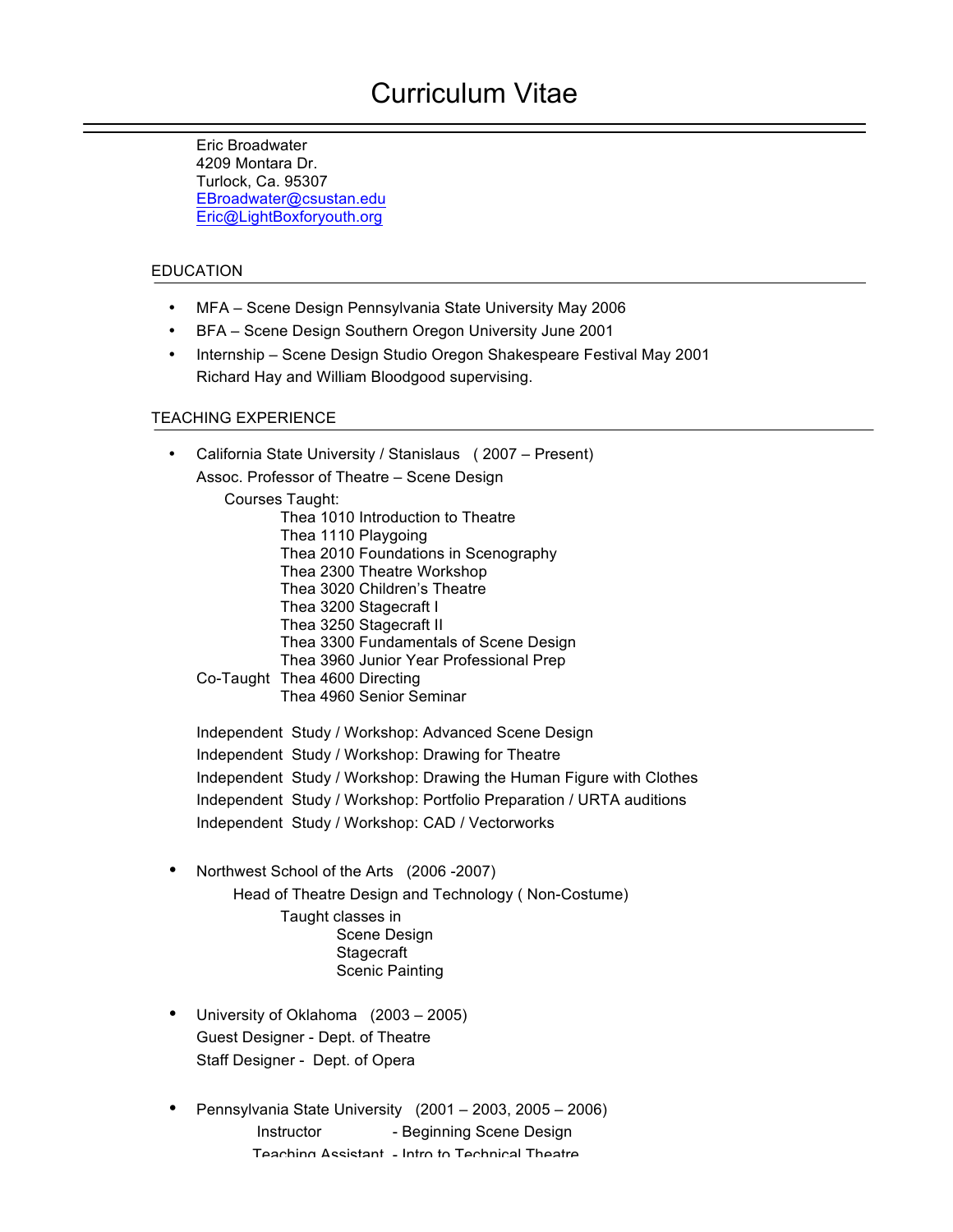#### ORGIZATIONAL AFFILIATIONS

- Member USITT, US Institute for Theatre Technology
- Member KC/ACTF, Kennedy Center American College Theatre Festival Presenter Feb 2006 "Introduction to Photoshop for Theatre Design"
- Entrant NCTC North Carolina Theatre Conference

### AWARDS & RECOGNITIONS

- Set Design for "Debris"- KC/ACTF National Festival Selection 2011
- Set Design for "Debris"- KC/ACTF Regional Festival Selection 2011
- Excellence in Design North Carolina Theatre Conference 2007
- Achievement in Excellence (Design) Pennsylvania State University 2006
- Angus Bower Award for Design Oregon Shakespeare Festival 2001
- Schneider Merit Award Schneider Museum of Art (Southern Oregon University) 2001

### UNIVERSITY - COLLEGE - DEPARTMENTAL SERVICE ASSIGNMENTS

- Interim-Chair, Theatre Department, Fall 2015
- Summer Chairperson, Theatre Department, 2013, 2014, 2015
- Faculty Development Committee 2014 2016
- College of Arts, Humanities & Social Sciences Advancement Committee 2013 2016
- Technology and Learning Services sub-committee 2012 2014 Chair 2012 -2013
- Lib Studies Curriculum committee 2012 -present
- Faculty Senate 2009 Present
- University Educational Policy Committee 2009 2012
- College of Arts Internal Affairs Committee 2008 2012 Chair 2010 - 2012
- College of Arts College Advancement Committee 2008 2009
- Commencement Speaker Search Committee 2008 2011
- Department Grievance Committee 2007- present
- Departmental Staff Search Committee 2010, 2012, 2015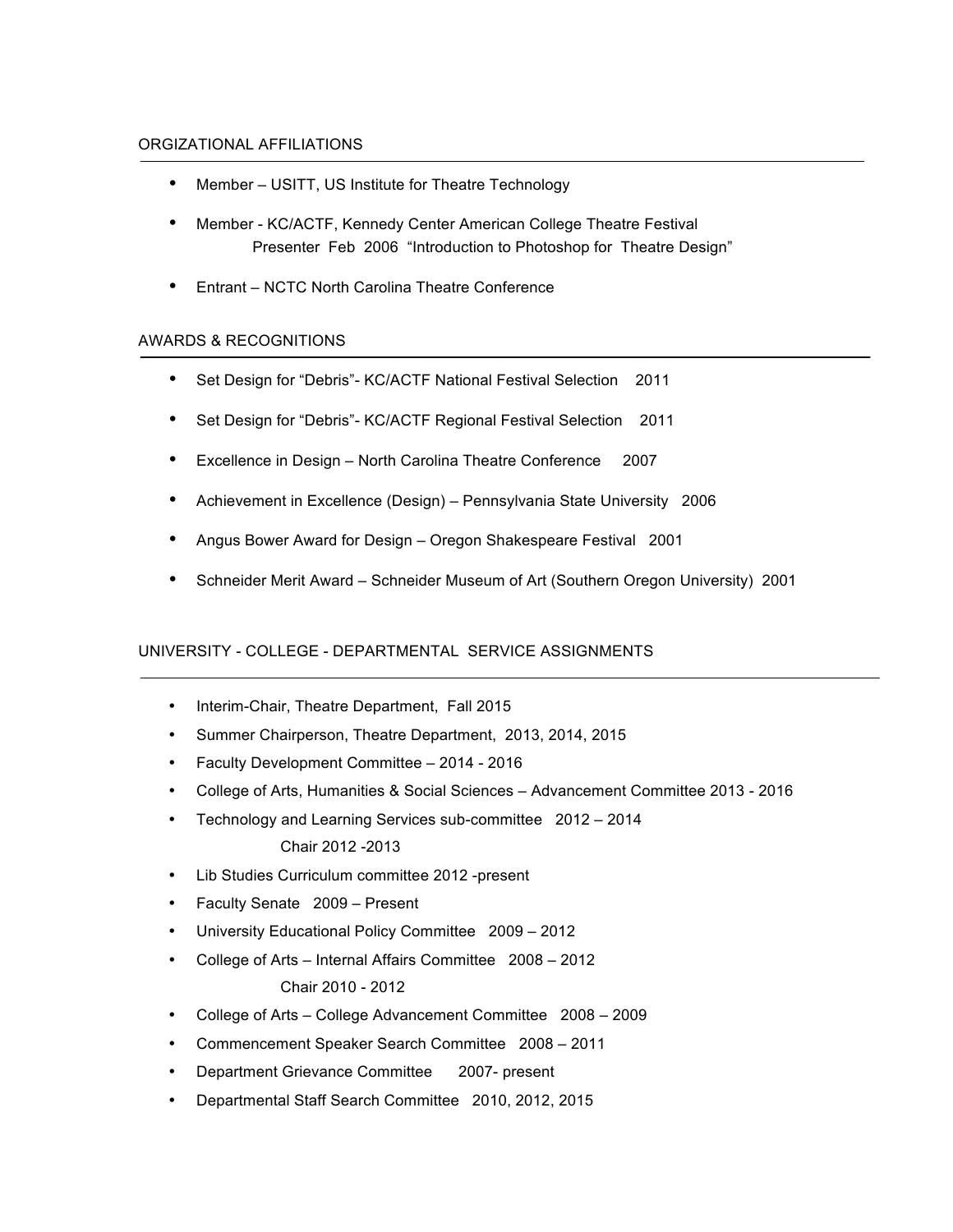## RESEARCH, SCHOLARLY, & CREATIVE ACTIVITIES

- 2015 Co-Founder, Production Manager and Scenic Designer. LightBox Theatre Company. A Theatre for Youth Audiences www.LightBoxforyouth.org
- 2015 College of Arts, Humanities & Social Sciences, RSCA Travel Grant Travel to Chicago to do Scene Design for a production of *Who's Afraid of Virginia Woolf?*
- 2015 College of Arts, Humanities & Social Sciences, Teaching Initiative Grant USITT Scene Design Commission, Poster Session Presentation "Open-Source Software for Digital Theatre Designers"
- 2014 College of Arts, Humanities & Social Sciences, RSCA Grant Travel to Chicago to do Scene Design for a production of DEAD ACCOUNTS
- 2014 USITT Scene Design Commission, Poster Session Presentation

"A Fully Integrated Digital Design Process for Scene Design"

• 2013 College of Arts, Humanities and Social Sciences RSCA Travel Grant

Travel to Chicago to do the Scene Design for a production of ART OF MURDER, Fox Valley Rep.

• 2013 College of Arts, Humanities and Social Sciences RSCA Grant

Presenting at USITT Conference.

"Integrating Hand Drawn Scenic Elements into Computer Generated 3D Environments"

• 2012 College of Arts RSCA Travel Grant

Travel to Chicago to do the Scene Design for a production of OPUS, Redtwist **Theater** 

• 2010 College of Arts RSCA Travel grant

Travel to NY to do the Scene Design for a production of TAPE, Duel Theatre

• 2008 Office of the President's RSCA Grant

\$19,000.00 for purchase of a 3D printer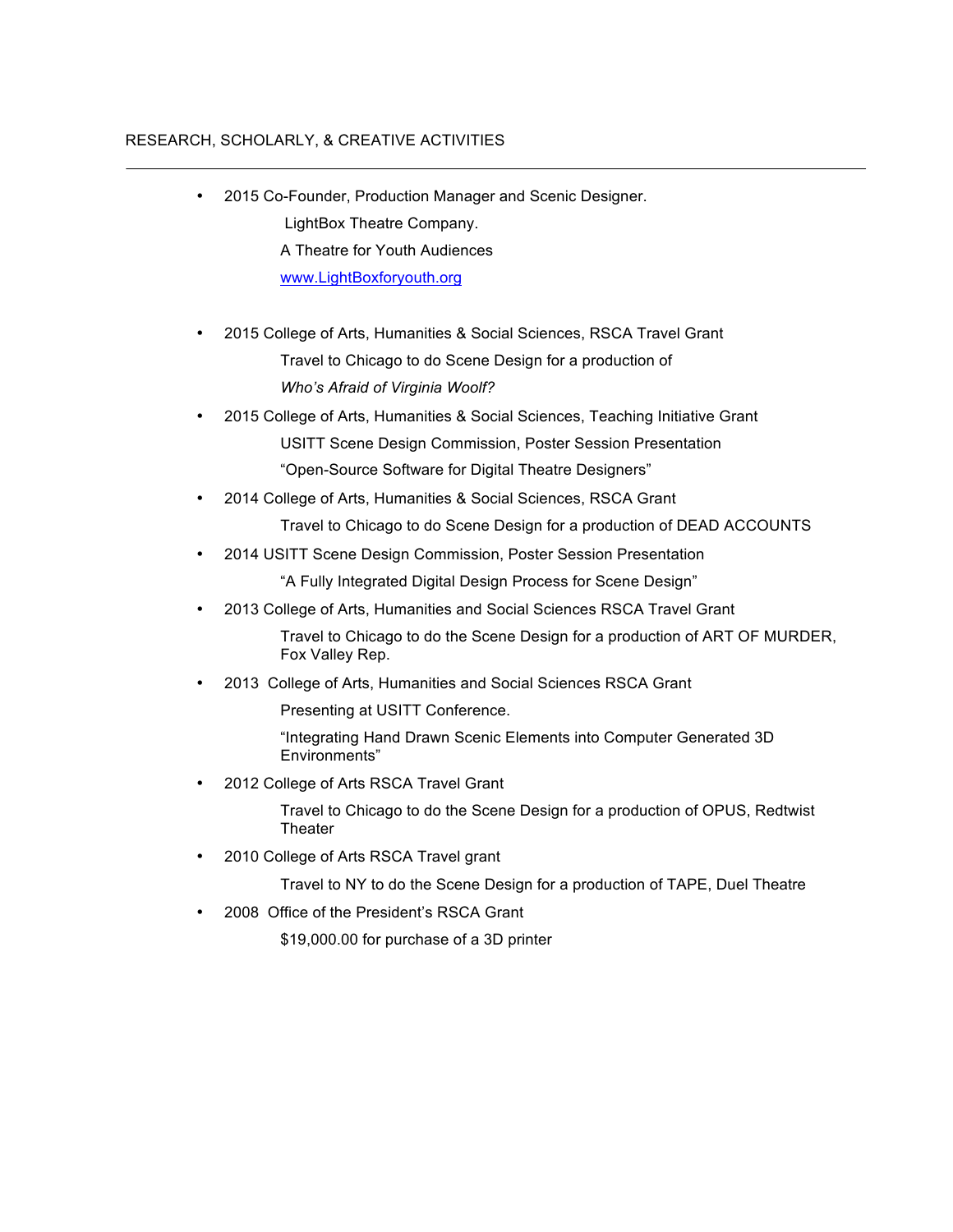*Bunnicula* LightBox Theatre, Turlock, CA. October 2015 Who's Afraid of Virginia Woolf? Redtwist Theatre, Chicago, September 2015 *Brementown Players* Palo Alto Children's Theatre, July 2015 *Sleeping Beauty* Palo Alto Children's Theatre, June 2015 *Alice in Wonderland* Palo Alto Children's Theatre, May 2015 *Julius Caesar* Sacramento Theatre Co., February 2015 *Junie B. Jones* **Palo Alto Children's Theatre, January 2015** *A Year with Frog and Toad* Palo Alto Children's Theatre, December 2014 *Lilly's Purple Plastic Purse* Palo Alto Children's Theatre, November 2014 *Dead Accounts\*\** StepUp Productions, Chicago, October 2014 *Wrecks\*\** Profiles Theatre, Chicago, Il. October 2013 Art of Murder **Fox Valley Repertory, St. Charles, II. Jan 2013** *Opus (Remounted)* Redtwist Theatre, (TOTL) Chicago, Il. June 2012 *Carmen* \*\* Townsend Opera, Modesto, CA. May 2012 *Sukie and Sue\*\** The Blank Theatre Co. Hollywood, CA. April 2012 *The Mikado \*\** Townsend Opera, Modesto Ca. January 2012 **Opus Redtwist Theatre, Chicago, II. November 2011** *Madame Butterfly\*\** Townsend Opera, Modesto Ca. May 2011 *Romeo & Juliet\*\** Townsend Opera, Modesto Ca. January 2011 *Tape\*\** Duel Theatre New York, Ny. November 2010 *Inherit the Whole\*\** Mortar Theatre Co. Chicago Il. June 2010 *High School Musical\*\** Barrington Stage Co. July 2007 *Rounding Third* Pennsylvania Center Stage June 2006 **Dracula Conserverse 2005 Alaska Theatre for Young People August 2005 Comedy of Errors Alaska Theatre for Young People August 2005** *The Phantom Tollbooth* Alaska Theatre for Young People July 2005 *Beauty and the Beast* Alaska Theatre for Young People July 2005 *The Mikado \*\** Rogue Valley Opera December 2000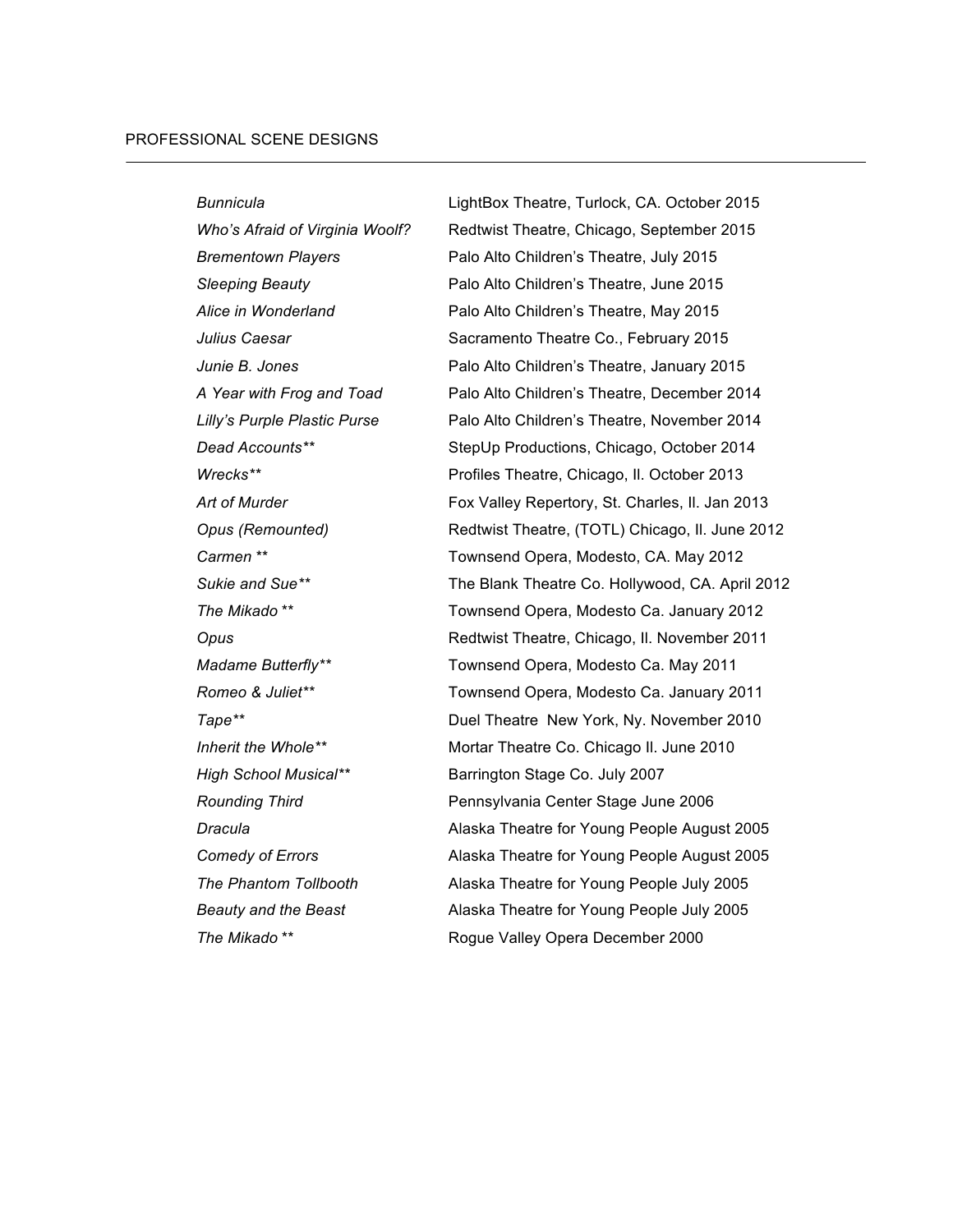| <b>Vinegar Tom</b>        | CSU Stanislaus, October 2015                |  |  |
|---------------------------|---------------------------------------------|--|--|
| King Lear                 | CSU Stanislaus, April 2015                  |  |  |
| A Flea in Her Ear         | CSU Stanislaus, November 2014               |  |  |
| I and You                 | CSU Stanislaus, October 2014                |  |  |
| <b>Twelfth Night</b>      | CSU Stanislaus, May 2014                    |  |  |
| <b>Cloud Tectonics</b>    | CSU Stanislaus, November 2013               |  |  |
| Scapin                    | CSU Stanislaus, September 2013              |  |  |
| MacBeth                   | CSU Stanislaus, May 2013                    |  |  |
| Angels                    | CSU Stanislaus, November 2012               |  |  |
| The Shape of Things       | CSU Stanislaus, October 2012                |  |  |
| <b>Comedy of Errors</b>   | CSU Stanislaus, May 2012                    |  |  |
| <b>Buried Child</b>       | <b>CSU Stanislaus November 2011</b>         |  |  |
| Romeo & Juliet            | CSU Stanislaus May 2011                     |  |  |
| Voice of the Prairie      | CSU Stanislaus March 2011                   |  |  |
| Debris                    | CSU Stanislaus November 2010                |  |  |
| The Frogs                 | <b>CSU Stanislaus October 2010</b>          |  |  |
| A Midsummer Night's Dream | CSU Stanislaus May 2010                     |  |  |
| It's a Wonderful Life     | CSU Stanislaus November 2009                |  |  |
| Machinal                  | CSU Stanislaus October 2009                 |  |  |
| Child's Play              | CSU Stanislaus March 2009                   |  |  |
| A Christmas Carol         | CSU Stanislaus December 2008                |  |  |
| Crimes of the Heart       | CSU Stanislaus October 2008                 |  |  |
| Glass Menagerie           | CSU Stanislaus March 2007                   |  |  |
| Trojan Women 2.0          | CSU Stanislaus December 2007                |  |  |
| Lend Me a Tenor           | CSU Stanislaus October 2007                 |  |  |
| Lone Star                 | Northwest School of the Arts October 2006   |  |  |
| The Rivals *              | Pennsylvania State University March 2006    |  |  |
| Translations*             | Pennsylvania State University November 2005 |  |  |
| Zoo Story/Sandbox         | University of Oklahoma Theatre April 2005   |  |  |
| La Traviata               | University of Oklahoma Opera May 2005       |  |  |
| Apassionada               | University of Oklahoma Ballet March 2005    |  |  |
| Paquita                   | University of Oklahoma Ballet March 2005    |  |  |
| Pavilion                  | University of Oklahoma Theatre October 2004 |  |  |
| A Winter's Tale           | Gameliel Theatre Company August 2004        |  |  |
| Harvey                    | University of Oklahoma Theatre July 2004    |  |  |
| Androcles & The Lion      | University of Oklahoma Theatre June 2004    |  |  |